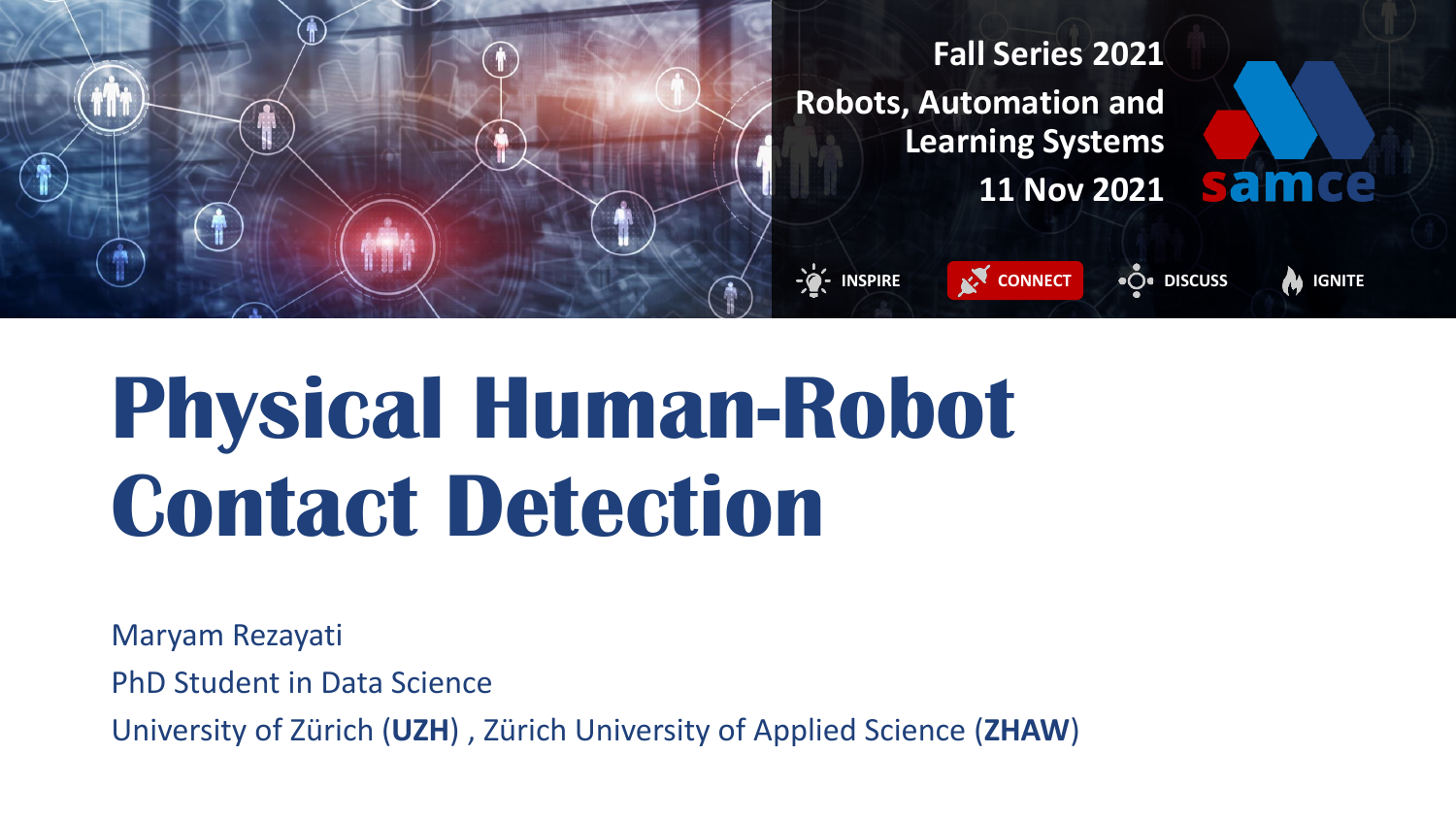

### **Motivation (why)**

#### **Today's needs for industry**

- We want a robot to be smart and easy-to-use like a **smartphone** to help human workers in doing their tasks.
- But how and what to do with a BRAINLESS, BLIND, DEAF, DUMB, and largely INSENSIBLE "metal fellow".

#### **My Motivation**

Making robots more intelligent by giving them more sensory skills, cognition, and the ability for proactively behaving in complex situations.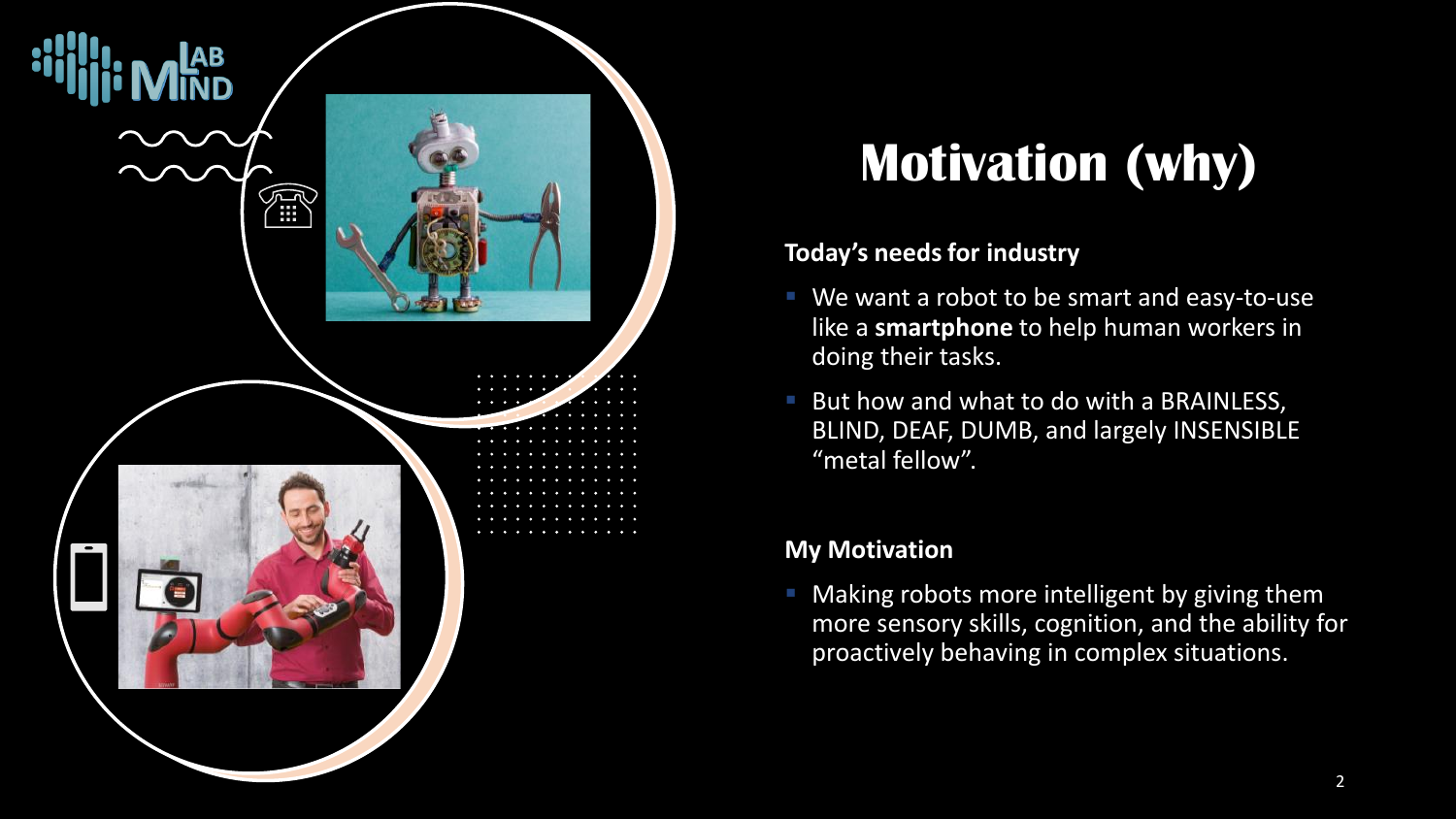

## **Challenge**

- What is cooperation without physical contact?
	- Robot sensor data is not enough!
	- Contact location along the robot arm
	- Multiple contact detection
- What is sensation without understanding?
	- How is the touch pattern?
	- Is the physical contact intentional or incidental?
	- What does a human want the robot to do?



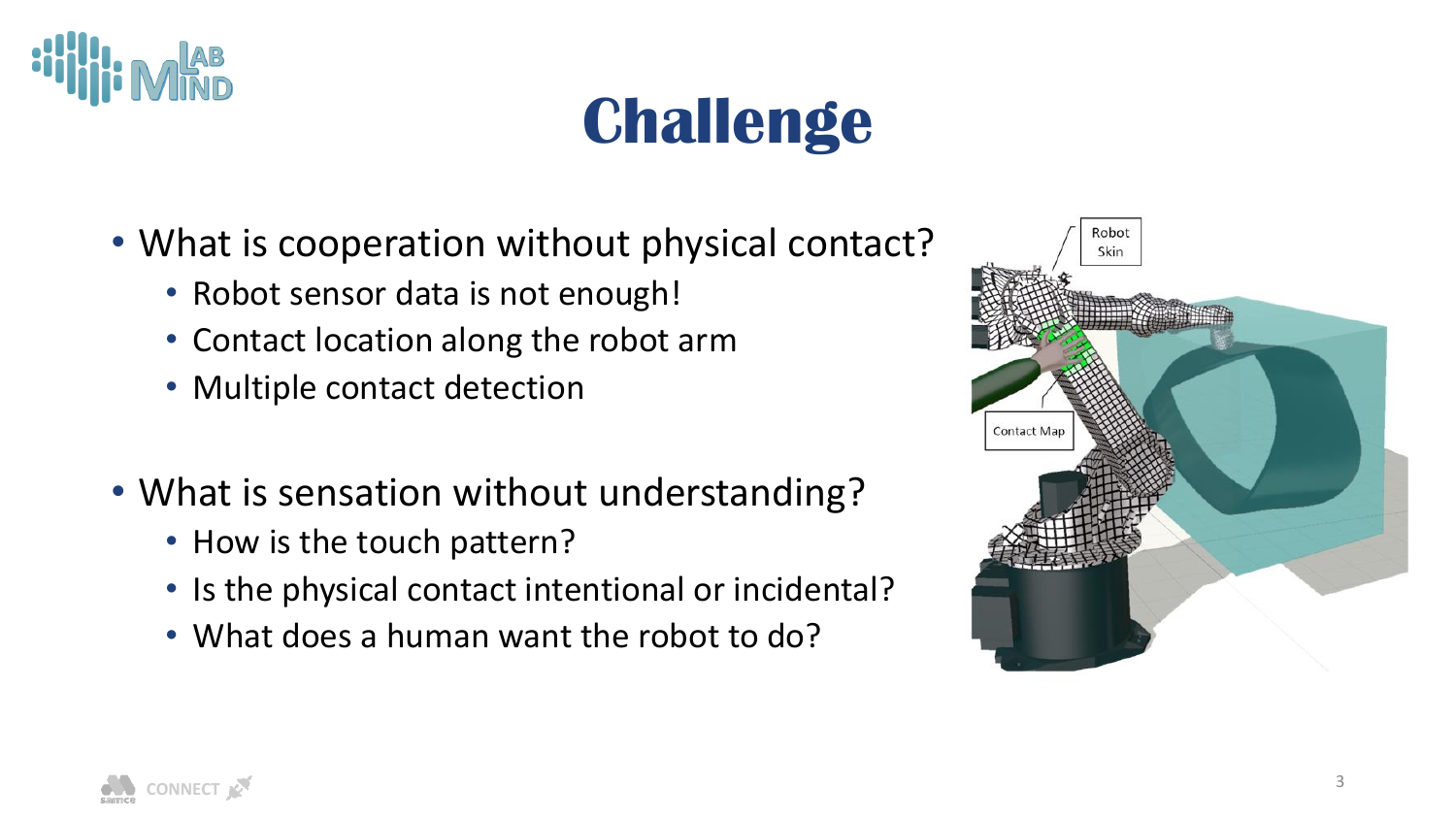

# **Support (how)**

- Discussion: getting ideas about solutions for artificial skin
- Know-how, in AI to interpret physical human-robot contacts, develop nonverbal communication and increase the model generalization power (we have a pilot dataset to work with)
- Software, for human-robot nonverbal communication
- Access to data, we want to collect a larger dataset.

| 2021                                                                                                                                                     | 2022                                                                                                                                                                | 2023                                                                                                                                                          | 2024                                                                                                                     |
|----------------------------------------------------------------------------------------------------------------------------------------------------------|---------------------------------------------------------------------------------------------------------------------------------------------------------------------|---------------------------------------------------------------------------------------------------------------------------------------------------------------|--------------------------------------------------------------------------------------------------------------------------|
| • DIZH Fellowship<br>• Collaboration with a<br>Company to Design a<br>Robot Skin Prototype<br>• Contact Detection<br>Solutions<br>• Model Generalization | • DIZH Fellowship<br>• EU Project<br>• Contact Interpretation Solutions<br>• Contact Pattern Detection (robot<br>skin)<br>• Model Generalization<br>• Large Dataset | • EU Project<br>· Useable Robot Skin<br>• Interaction Scenarios<br>• Nonverbal Communication<br>Concept<br>• Completing the Dataset<br>(intentional contacts) | • EU Project<br>• Al-based<br>Nonverbal<br>Communication<br>• Model<br>Generalization<br>• Pilot<br><b>Demonstration</b> |